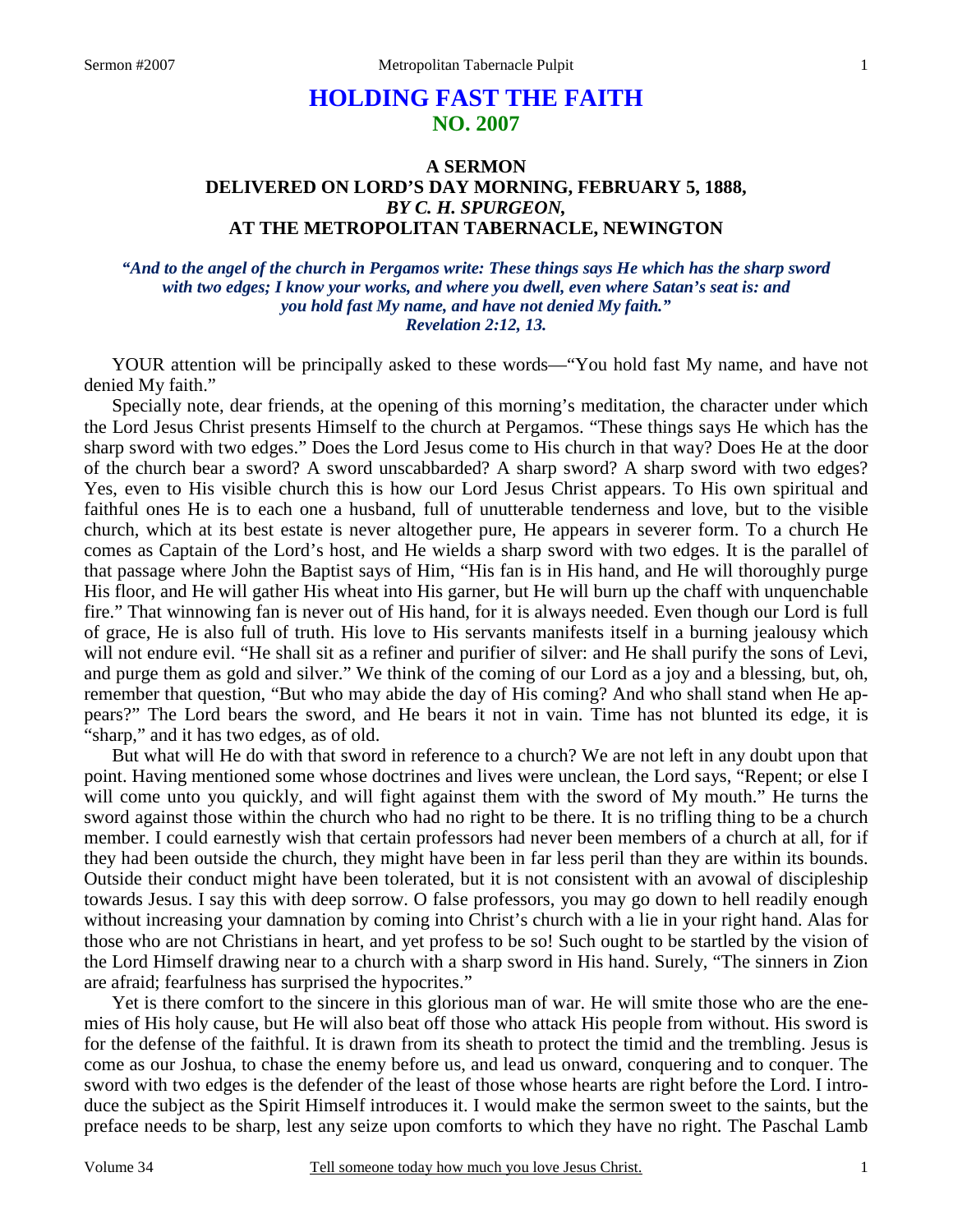is always to be eaten with bitter herbs; those bitter herbs I have set upon the table. The name of Jesus, which is the song of angels and the treasure of saints, has terror in it to those who refuse Him, for He who bears that name shall judge the quick and dead, and pronounce condemnation on the unrighteous.

Notice that this blessed Savior watches His church with an observant eye. He looks at the church in Pergamos, and He says, "I know your works, and where you dwell, even where Satan's seat is." The Lord sees the position and the peril of the church at Pergamos, "where Satan dwells." Probably there were horrible idolatries, with obscene orgies in the city, or it may have been a place of peculiar licentiousness, or of special persecution. We cannot at this distance of time tell exactly what it was, but the Lord regarded it as the citadel of Satan. There are places in the world at this day where sin has so much the upper hand, or where error and unbelief reign so supreme, that the devil would seem to have there taken up his residence, and to have made it his capital city. This is a trying neighborhood for a church of Christ, and yet it is the place where it is most wanted. You, dear friend, may be living in society where the evil one rules with undisputed sway. You are not favored to dwell with your fellow Christians, but you go home to be met with blasphemies at the door, and all the week sights and sounds assail your eyes and ears which make you feel like Lot in Sodom. I am sorry for you, but let it comfort you that your Lord knows all about it, and He can either remove you from the trying position, or else He can still more glorify His grace by supporting you in it, and enabling you to overcome the enemy. He knows that "Satan desires to have you, that he may sift you as wheat," and He prays for you that your faith fail not. He knows your perils, and He considers your trials. Right well He perceives the way in which Satan would first mislead you, and then accuse you. The subtlety of the old serpent He understands. He sees your struggles, your failures, and your desperate endeavors to hold fast the faith. He knows how at night you are grieved as you make confession before Him of your shortcomings, but He knows, also, the peculiar circumstances in which you are placed, and He judges you in great mercy. If you are holding fast His name, and have not denied the faith, even *that* may be to Him a surer proof of your truthfulness of heart than works of labor and patience might be in other instances. You have borne fewer clusters than another vine, but Jesus knows that you grow in a very barren bit of ground, and He thinks well of your little fruit. Your day's work does not look like much when it is done, but when horses plow a rock so hard that it breaks the plowshare, no farmer expects so much to be done as when a light loam has to be gently turned over. The Lord Jesus takes all our surroundings into consideration, and though He loves us too well to make excuse for our sins, yet He Himself mentions the circumstances which make our act to be rather failure than fault, even as He did for the first disciples when He found them asleep, and He said, "The spirit truly is willing, but the flesh is weak." O dear Children of God, if you are placed in positions of peculiar trial and difficulty, and if your hindrances are so many that you cannot accomplish one-tenth as much as you desire, then hear how Jesus puts it, "I know where you dwell, even where Satan's seat is." If you are faithful to your Lord, and firm in His truth, He will commend you and say, "Yet you hold fast My name, and have not denied My faith." I wonder whether this word of comfort is meant for somebody here, or for some friend who will read the sermon. I feel that it must be so. Many of our Lord's beloved ones are, in God's sight, now doing much more, under distressing circumstances, than they used to do in happier days. When they had ten pounds entrusted to them, they brought in two by way of interest, and now that they have only one pound, they bring in one pound of interest; thus you see that they produce a far larger percentage than they used to do, and this is the Lord's way of calculating, for it is according to righteousness. When we have little strength, and are placed in positions of great difficulty, then the Lord thinks all the more of what we produce, and regards it as all the surer proof of fidelity. In the text it is commendation enough for Pergamos, under the circumstances that, dwelling so close to Beelzebub's own capital, close under the shadow of the throne of hell, that church could earn this praise, "You hold fast My name, and have not denied My faith."

Let us give earnest attention to this commendation. Oh, that we may earn it ourselves, and if we have already earned it, may we be helped by the Holy Spirit to hold it fast, so that no man takes our crown!

**I.** The first head will be, LET US CONSIDER THIS FACT. I hope it is a fact with many here present as surely as it was a fact with Pergamos. I trust it can be said of this church and of its members— "You hold fast My name, and have not denied My faith."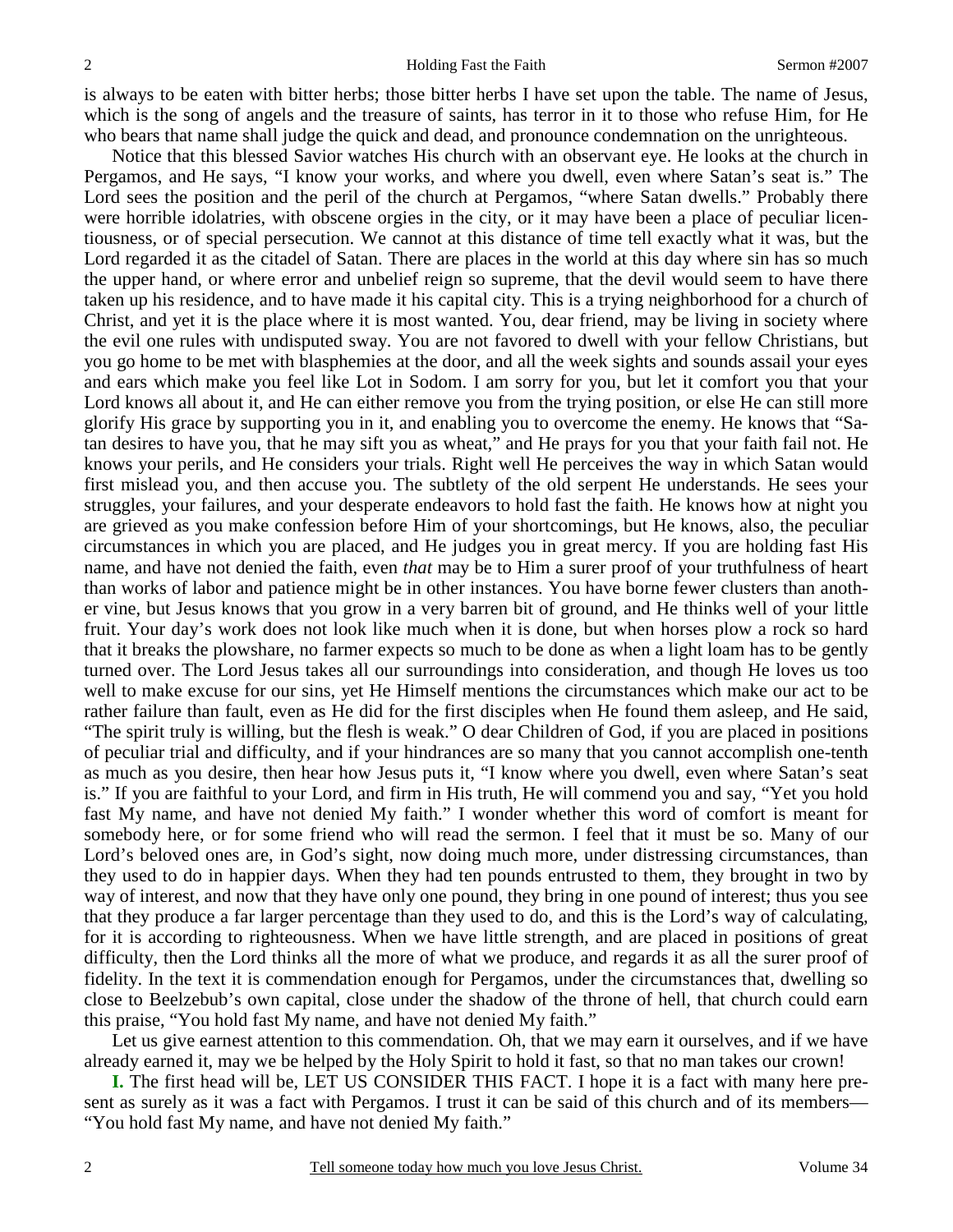#### Sermon #2007 Holding Fast the Faith

Notice, dear friends, *that, the name of Christ is here made to be identical with the faith of Christ*. "You hold fast My name, and have not denied My faith." The faith of Scripture has Christ for its center, Christ for its circumference, and Christ for its substance. The name—that is, the person, the character, the work, the teaching of Christ—this is the faith of Christians. The great doctrines of the gospel are all intimately connected with the Lord Jesus Christ Himself; they are the rays, and He is the sun. We never hold the faith correctly except as we see the Lord Jesus to be the center of it. From our election onward to our glorification, Christ is all and in all. To the Jews the law was never in its proper place until it was laid in the ark, and covered with the mercy seat, and I am sure believers never see the law aright till they see it fulfilled in Christ Jesus. If it is so with the law, how much more is it so with the gospel? The gospel is the gold ring, but Christ Jesus is the diamond which is set in it. Jesus is the author and finisher of our faith; He is the sum and substance, the top and bottom of it. When we hold fast the name of our Lord, then we have not denied the faith.

But *how may the faith be denied?* In several ways this may be done. Let me say it very tenderly, but very solemnly, some deny the faith, and let go the name of Jesus *by never confessing it*. Remember how the Lord puts this matter in the gospels, "Whosoever shall confess Me before men, him shall the Son of man also confess before the angels of God, but he that denies Me before men shall be denied before the angels of God." Here it is clear that to deny is the same thing as not confessing. I know people who almost boast of their neutrality. They say, "I hold my tongue. Though the conflict should lie between Christ and Belial, yet I would go quietly on and never involve myself." Is that what you say? Then permit me to remind you of our Lord's own words. "He that is not with Me is against Me; and he that gathers not with Me scatters abroad." Again He says, "Whosoever does not bear his cross and come after Me, cannot be My disciple." This text must bear hard upon those who have tried not exactly to hold with the hare and run with the hounds, but neither to hold with the hare nor yet to run with the hounds. These have hoped to find in their discretion the better part of valor, but, believe me, it is a valor which will be rewarded with everlasting contempt. This way you hope to lead an easy life. An easy life of such a kind will end in a very uneasy death. A life in which we have shunned the cross of Christ will lead to a state in which we shall miss the crown of glory.

Christ is also denied *by false doctrine*. If we espouse error as to His person, work, or doctrine, and believe what Jesus did not teach, and refuse to believe what Jesus did teach, then we have denied His name and His faith. One of the main points of a Christian, without which the rest of his life will not be acceptable with God, is that Jesus shall be to him "the way, the truth, and the life." The practical, the doctrinal, the experiential must all be found by us in Jesus Christ our Lord, or else we have not placed Him in His right position, and we cannot be right anywhere unless the center is right, and unless Jesus is that center. God grant that we may never turn aside from the faith once for all delivered to the saints, but may we resist all false philosophies, steadfast and immovable!

But then it is very possible to deny the name and the faith *by unholy living*. Let none of us imagine that an orthodox creed can be of any use to us if we lead a heterodox life. No, Christ Jesus is to be obeyed as a Master, as well as to be believed as a Teacher. The disciple is to be practically obedient, as well as attentively teachable. "Without holiness no man shall see the Lord." The apostle Paul somewhere says, "He that cares not for his own household has denied the faith, and is worse than an infidel (or unbeliever)"; so a moral fault may be a denial of the faith, and may make a man worse than if he had never professed to believe at all. God save us from an unholy life!

Alas! We can deny the faith *by actually forsaking it,* and quitting the people of God. Some do so deliberately, and others because the charms of the world overcome them. We are told of some who went away from our Lord because of what He had taught. They cried, "This is a hard saying; who can hear it?" My friends, if you are not prepared to accept hard sayings, you need not profess to be disciples of Jesus. "Horrible doctrine!" cried one the other day. Granted that it is horrible; may it not also be true? Many horrible things take place around us, and yet none can deny the facts. You cannot exclude from your knowledge many things which are true, by merely crying, "Horrible!" It is not ours to judge of our Lord's teaching by our sentiment; we are to receive it by faith. He speaks terribly of the doom of the wicked, and He is not capable of exaggeration. What the Lord Jesus says is certain, for "He is the faith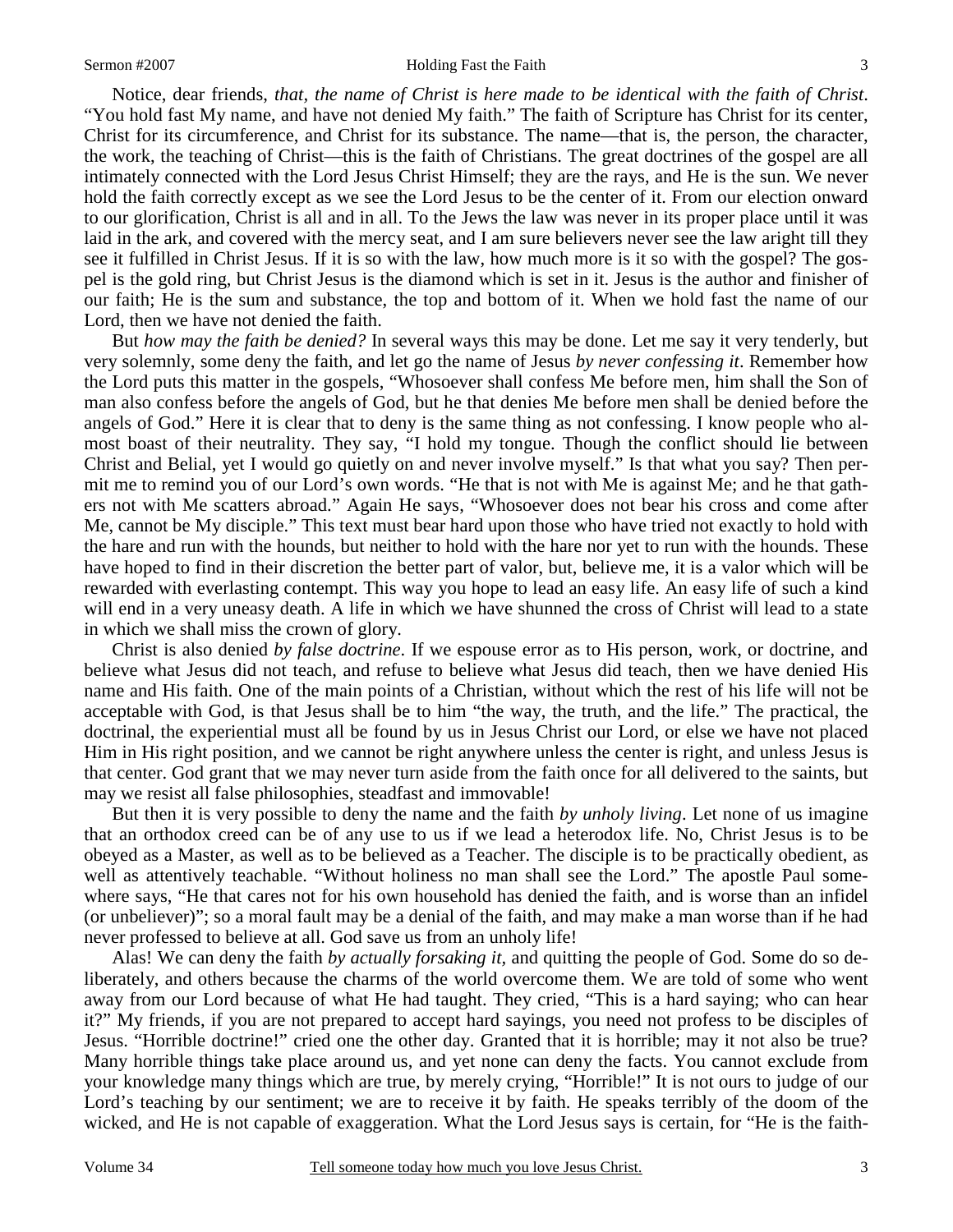ful and true witness," and therefore we will not turn from Him, whatever His teaching may be. Oh for grace to persevere to the end! Oh for fidelity and constancy, so that, neither gain nor loss, exaltation nor depression, may induce us to quit our Savior! Let us hold fast His sacred name, and never deny the faith, come what may. May the Holy Spirit hold us fast, that we may hold fast the name of Jesus!

*In what way may we be said to hold fast the name of Christ and the faith of Christ?* I answer, *by the full consent of our intellect,* yielding up our mind to consider and accept the things which are assuredly believed among us. We hold fast the form of sound words, and accept whatsoever God has revealed, because He has revealed it. Our motto is, "Let God be true, but every man a liar." When Christ speaks, we assent with our minds and consent with our hearts to all He declares.

If we hold fast the name of Jesus, we must hold the faith *in the love of it.* We must store up in our affections all that our Lord teaches. His words are found, and we do eat them, they are as honey to the taste. Let Jesus speak, and I will reply, "Yes, Lord, You say it is so, and I know it is so. I consent to Your teaching, and from my soul I love You, and accept all that You do reveal." For the doctrines revealed in Holy Scripture the true believer would live or die. This love of the heart is that which causes us to hold fast the name of Christ.

We also hold it fast *by holding it forth* in the teeth of all opposition. We must confess the faith at all proper times and seasons, and we must never hide our colors. There are times when we must dash to the front and court the encounter, when we see that our Captain's honor demands it. Let us never be either ashamed or afraid. Our Lord Jesus deserves that we should yield ourselves as willing sacrifices in defense of His faith. Ease, reputation, life itself, must go for the name and faith of Jesus. If in the heat of the battle our good name or our life must be risked to win the victory, then let us say, "In this battle some of us must fall; why should not I? I will take part and lot with my Master, and bear reproach for His sake." Only brave soldiers are worthy of our great Lord. Those who sneak into the rear, that they may be comfortable, are not worthy of the kingdom. What will our Captain say of cowards in that day when He distributes rewards to all faithful ones? Brethren, we must be willing to bear ridicule for Christ's sake, even that peculiarly envenomed ridicule which "the cultured" are so apt to pour upon us. We must be willing to be thought great fools for Jesus' sake. Some of us have forgotten more than many of our opponents ever knew, and yet they style us ignorant; we are bearing shame because we have the courage of our convictions, and yet they call us cowards. For my part, I am willing to be ten thousand fools in one for my dear Lord and Master, and count it to be the highest honor that can be put upon me to be stripped of every honor, and loaded with every censure for the sake of the grand old truth which is written on my very heart. Those ships which sail with Jesus as their Lord High Admiral must look for tempests, for His boat was filled with the waves, and began to sink. Does that man love his Lord who would be willing to see Jesus wearing a crown of thorns, while for himself he craves a chaplet of laurel? Shall Jesus ascend to His throne by the cross, and do we expect to be carried there on the shoulders of applauding crowds? Be not so vain in your imagination. Count the cost, and if you are not willing to bear Christ's cross, go away to your farm and to your merchandise, and make the most of them, only let me whisper this in your ear, "What shall it profit a man if he gain the whole world and lose his own soul?"

**II.** In the second place, having considered the fact, LET US FURTHER ENLARGE UPON IT.

What do we mean by holding fast the name of Christ? I reply, first, we mean *holding fast the Deity of that name.* We believe in our Lord's real Godhead. "His name shall be called Wonderful, Counselor, the Mighty God." One of the names by which He is revealed to us is Immanuel. The word "El" is one of the great Oriental names of God. You get in Hebrew Elohim, and in Arabic "Allah." Our Lord Jesus is Immanu*-el,* that is, God with us, and we believe Him to be so. He is as truly man as anyone among us; born of a virgin without taint of original sin. But He is also most surely God without the least diminishing of the perfections and glories of Godhead. We put our finger into the print of the nails, but as we do so we cry, "My Lord and my God." "Let all the angels of God worship Him." "At the name of Jesus every knee shall bow, of things in heaven, and things in earth; and things under the earth, and every tongue shall confess that Jesus Christ is Lord, to the glory of God the Father." We can never give up our belief in the Godhead of our Lord Jesus, but we must and will hold fast the faith of the Deity of Christ.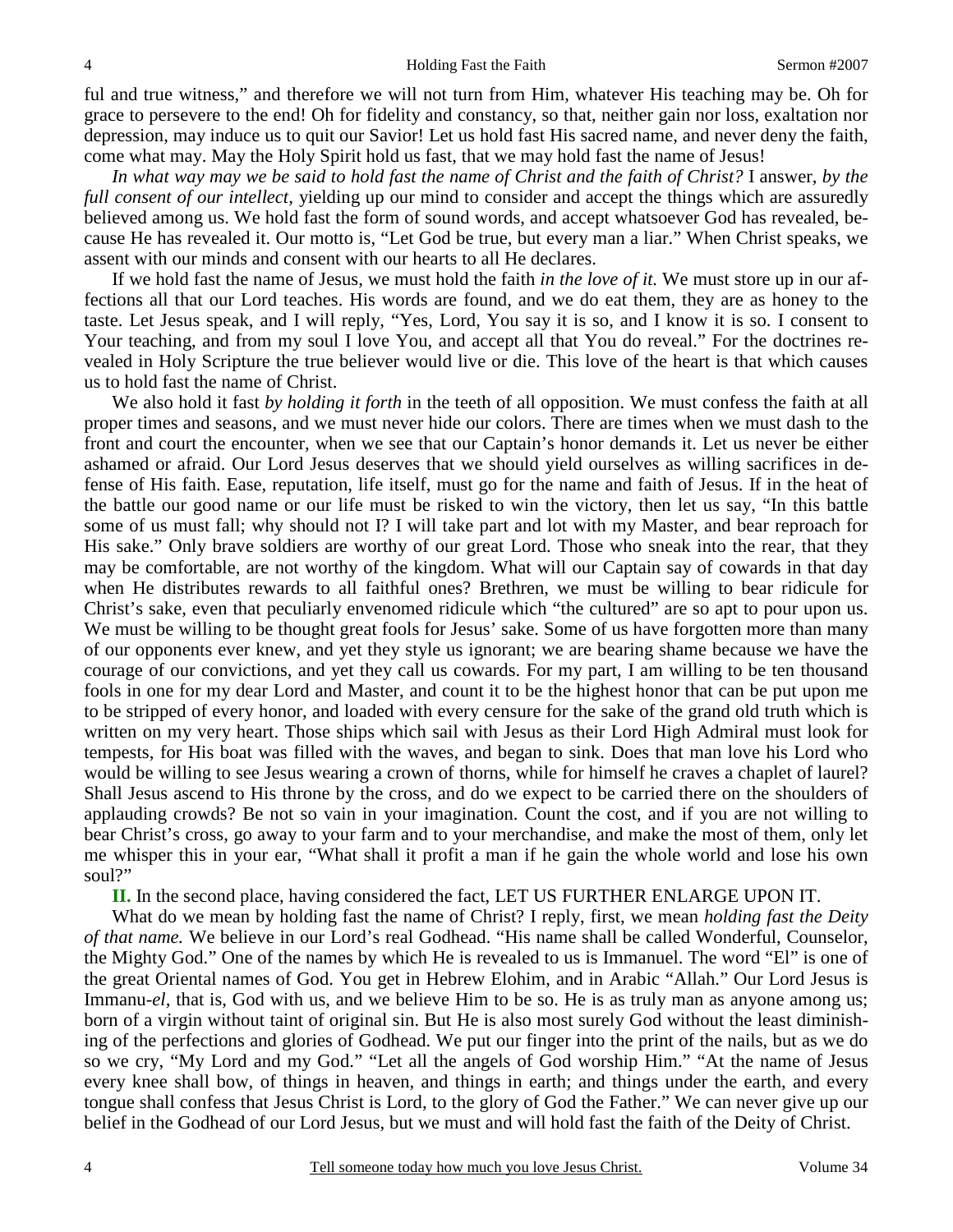#### Sermon #2007 Holding Fast the Faith

5

We also hold fast the name of Jesus, and the faith of Jesus, *as to the royalty of His name*. He was born King of the Jews, and He is also "King of kings, and Lord of lords." That which Pilate wrote over His cross is true, "Jesus of Nazareth, the King of the Jews"; but God also has highly exalted Him, and made Him to have dominion over all the works of His hands. The Father has committed all judgment unto the Son. He shall put down all rule, and all authority and power, for He must reign till He has put all enemies under His feet. "The Lord shall reign forever and ever; Hallelujah"! When we bow the knee in prayer, and say, "Your kingdom come," we mean the kingdom of God, and we mean also the kingdom of Christ Jesus. He it is that as a Lamb is seen in the midst of the throne where saints and angels pay adoring homage. Soon shall the seventh angel sound his trumpet, and great voices shall be heard in heaven saying, "The kingdoms of this world are become the kingdoms of our Lord, and of His Christ, and He shall reign forever and ever." O Jesus, we bow before You! "Just and true are Your ways, You King of saints." He reigns in our hearts over the triple kingdom of our nature. He is King in our families; we desire to see him King in this city, King in this nation, King over all the earth, and we shall never be satisfied till, with all the redeemed of our race, we crown Him Lord of all. We hold fast the royalty of the name of Jesus Christ.

Moreover, we believe in *the grandeur of that name,* as being the first and the last. Open the New Testament, and read the first verse of Matthew. How does it begin? "The book of the generation of Jesus Christ, the Son of David." The book of the New Covenant begins with Jesus. Now look at the last verse, see how the Testament ends, "The grace of our Lord Jesus Christ be with you all. Amen." Jesus Christ appears in the first verse, and He appears in the last verse. Did He not say, "I am Alpha and Omega, the beginning and the end"? The first line of the covenant of grace is Jesus Christ; the last line of the covenant of grace is Jesus Christ, and all in between is the Lord Jesus Christ. Begin with him as A, go right through to B, C, D, E, F, and so on till you end with Z, and it is all Christ Jesus. He is all; yes, He is all in all. Oh what blessings have come to us through Jesus Christ! Through His name we have received remission of sins, in His name we are justified, in His name we are sanctified, in His name we shall be glorified, even as in Him we were chosen from before the foundation of the world. My tongue can never tell you even the commencement of His greatness. Who shall declare His generation? The fringe, the hem of His infinite glories, who can touch? He is unspeakable. As for His glory, I may say, "O Lord our Lord, how excellent is Your name in all the earth! Who has set Your glory above the heavens?" All glory and honor be unto Him in whom are comprehended all the blessings whereby God has enriched His people in time and in eternity.

We hold fast the name of Christ as we believe in its saving power. "You shall call His name Jesus: for He shall save His people from their sins." We hold fast the belief that Jesus saves us from the guilt of sin by having borne it in His own body on the tree. We are assured that He makes us just before God by that righteousness of His, which is ours, because we are one with Him. He saves us from the punishment of sin because "the chastisement of our peace was upon Him." He died as a victim in our stead. He saves us from the power of sin by His Spirit, and by faith in His death; we overcome sin by the blood of the Lamb. Salvation in every department, salvation from its hopeful dawning to its glorious noontide in perfection, is all of Christ Jesus. He is Savior and He alone. "There is none other name under heaven given among men, whereby we must be saved." He is the unique Savior; there is no other possible salvation now or in the world to come. Do you believe Christ? Then you have salvation. "But he that believes not shall be damned." Pronounce the word hard or soft as you will, it will come to the same thing in the end—you shall be condemned, and condemned hopelessly, if you believe not in Jesus Christ, the one sole propitiation for the sins of men. This we hold fast. I know you are established in these truths, my beloved, and you mean to hold them as long as you breathe, and not to deny the faith which the Lord Himself has delivered to you.

Once more, we hold fast this name *in its immutability*. We are told today that this is an age of progress, and therefore we must accept an improved gospel. Every man is to be his own lawyer and every man his own savior. We are getting on in the direction of every man putting away his own sin, just as every chimney should consume its own smoke. But, dear friends, we do not believe these idle dreams.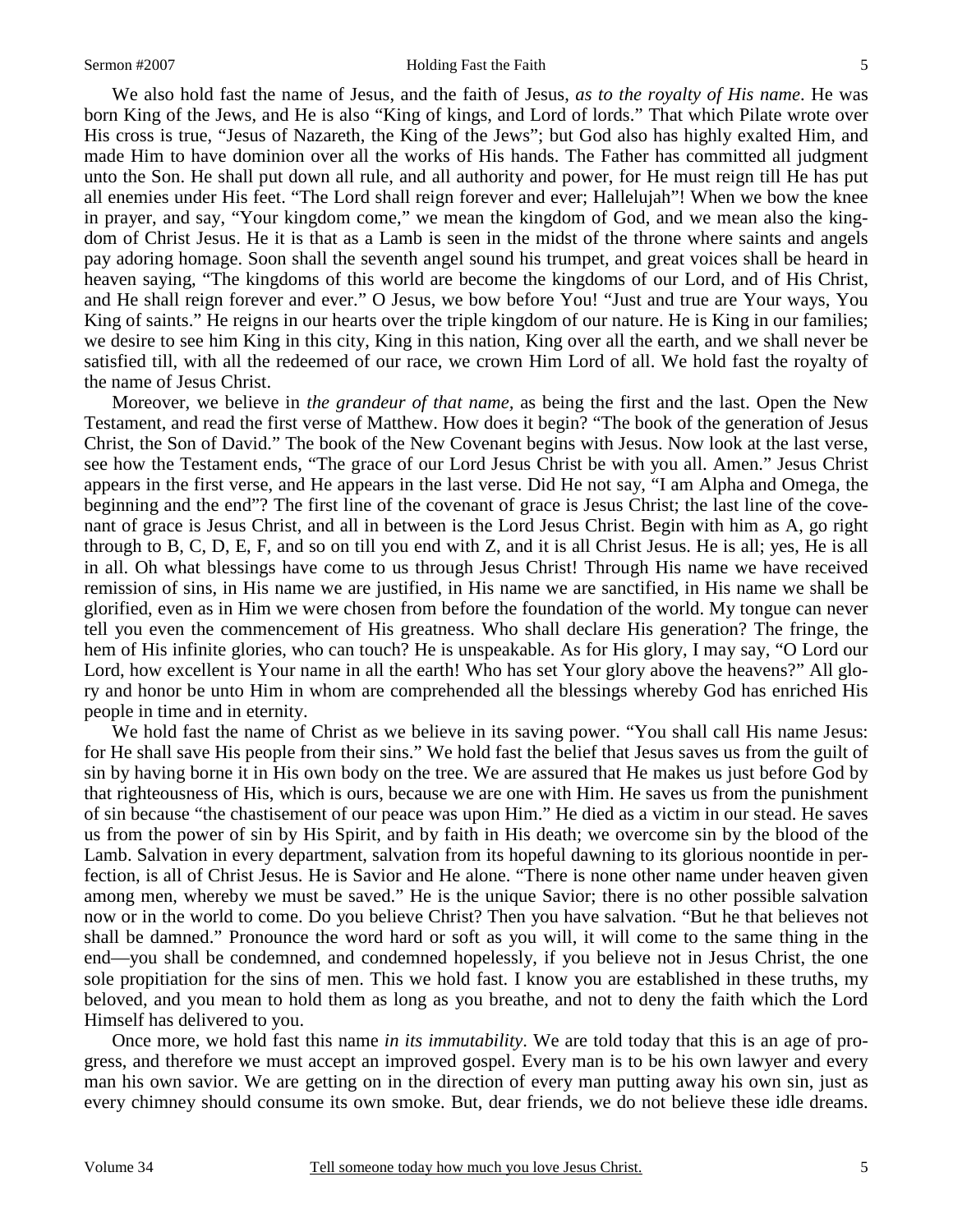We want no new gospel, no modern salvation. Our conviction is that Jesus Christ is, "the same yesterday, today, and forever." The way that Paul went to heaven is good enough for me—

### *"The way the holy prophets went, The road that leads from banishment,"*

is broad enough and safe enough for me. When I remember my dear brethren and sisters in Christ who have fallen asleep, whom I saw die with triumph lighting up their faces, I feel quite content with the salvation which saved them, and I am not going to try experiments or speculations. To talk of improving

upon our perfect Savior is to insult Him. He is God's propitiation; what would you want more? My blood boils with indignation at the idea of improving the gospel. There is but one Savior, and that one Savior is the same forever. His doctrine is the same in every age, and is not yes and no. What a strange result we should obtain in the general assembly of heaven if some were saved by the gospel of the first century, and others by the gospel of the second, and others by the gospel of the seventeenth, and others by the gospel of the nineteenth century! We should need a different song of praise for the clients of these various periods, and the mingled chorus would be rather to the glory of man's culture than to the praise of the one Lord. No such mottled heaven, and no such discordant song, shall ever be produced. There is one church and one Savior. We believe in one Lord, one faith, and one baptism. To eternal glory there is but one way; to walk therein we must hold fast one truth, and be quickened by one life. We stand fast by the unaltered, unalterable, eternal name of Jesus Christ our Lord. This is what we mean by holding fast the name and the faith of Jesus.

**III.** Thirdly, dear friends, to lead you a step further in the same road, LET ME SHOW THE PRAC-TICAL PLACE OF THE NAME AND OF THE FAITH WITH US.

The practical place of it is this: first of all, *it is our personal comfort*—

*"Jesus, the name that charms our fears, That bids our sorrows cease; It is music in the sinner's ears, It is life, and health, and peace."* 

The faith which we hold is our daily and hourly joy and hope. The doctrines which I believe in connection with the divine Person in whom I trust are the pillow of my weariness, the relief of my care, the rest of my spirit. Jesus gives me a lookout for years to come which is celestial, and at the same time I can look back with thankfulness on the years which are past. For all time the Lord Jesus is our heart's content. Nothing can separate us from His love, and therefore nothing can deprive us of our confident hope. Through this blessed name and this blessed faith believers are themselves made glad and strong. On the name of Jesus we feed, and in that name we wrap ourselves. It is strength for our weakness, yes, life for our death.

And then, dear friends, this name, this faith, these are *our message*. Our only business here below is to cry, "Behold the Lamb." Are any of you sent of God with any other message? It cannot be. The one message which God has given to His people to proclaim is salvation through the Lamb—salvation by the blood of Jesus. It is by His blood that cleansing comes to the polluted. He is the one great Propitiation. To tell of Jesus is our occupation, we have nothing to say which is not comprised in the revelation made to us by God in Christ Jesus. He who is our one comfort is also our one theme.

He also is *our divine authority* for holy work. We preach the gospel in the name of Jesus Christ our Lord. If we preached it in any other name men would have a right to reject it. If the spiritually sick are healed, it is His name which makes them strong. If devils flee before us, we cast them out in His name. Oh, that we did more often remember that all our teaching and preaching must be done in the name of Jesus! In His name we gather for worship, in His name we go forth to service. If we go in our own name we go in vain, but if we are ambassadors for God, as though He did beseech men by us, then we pray them in Christ's stead to be reconciled to God, and we are hopeful that our labor will not be in vain in the Lord.

This also is *our power* in preaching, indeed, it is our power, our only power in living before God. Brethren, the devil will never be cast out by any other name—let us hold it fast. If we conjure by eloquence, talent, music, or what not, the evil one will say, "Jesus I know, and Paul I know, but who are you?" It is only His name that makes the legions of hell quit the bosoms of the possessed, and fly howl-

6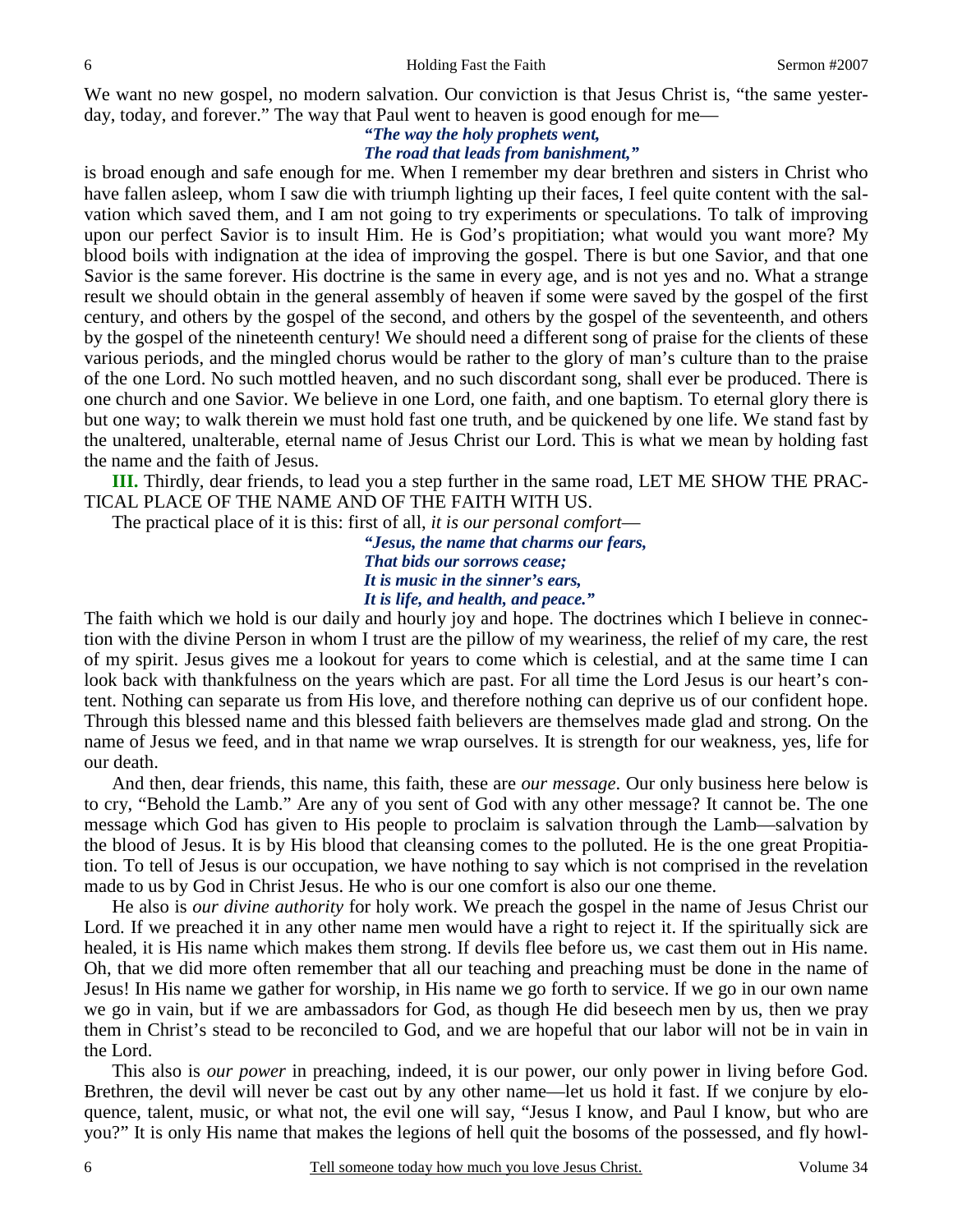ing down into the deep. This is the name high over all; but there is none other which has such power in it. Spiritual diseases, yes, death itself, will yield to this name. It is His name that makes Lazarus come forth from the grave, and the young man sit upright on the bier. Use this name, and nothing can stand before you.

I said that it is our power in life, and so, indeed, it is. When we draw near to God, what is our strength wherewith to prevail *in prayer?* Is it not that we ask in the name of Jesus? If you leave out the name of Jesus, what are your prayers but a sounding brass and a tinkling cymbal? Prayer without the name of Jesus has no wings with which to fly up to God. This is that golden ladder whereby we climb up to the throne of God, and take unspeakably precious things out of the hand of the Eternal. That name prevails with God concerning everything, and so enables us to prevail with man; wherefore, hold it fast, and deny not the faith, for what can you do if the truth and the name of Jesus are given up?

This name is our one *hope of victory*. As Constantine, in his dream, saw the cross, and took it for his emblem, with the motto, "By this sign I conquer," so today our only hope of victory for the gospel is that the cross of Christ displays it, and the name of Jesus is in it. His name is named on us, and in His name we will cast out devils, and do many mighty works, till His name shall be known and honored wherever the sun pursues its course, or the moon cheers the watches of the night.

**III.** Now, in closing, I will URGE REASONS FOR HOLDING FAST THE NAME AND FAITH OF JESUS. I hope we hold it so fast that we can never give it up while reason holds its throne. There is an old Christian legend concerning Ignatius, that, he never spoke without mentioning the name of Jesus whom he loved. His speech seemed saturated with love to his Lord, and when he died the name of Jesus was found to be stamped on his heart. It may not have been so literally, but no doubt it was true spiritually. The name of Jesus is, I hope, written in our hearts so as to be inseparable from our lives. Whatever else may go, the name of Jesus can never depart from our thoughts. Dying men have been known to forget everything but this. The man has forgotten his wife, his children, his bosom friend, and has turned away oblivious from them all, as if they were strangers, and yet when the name of Jesus has been whispered in his ear, his eyes have brightened, and his countenance has responded to that precious name. O memory, leave no other name than His recorded upon your tablets! Happy forgetfulness which clears all else away, but leaves that name in solitary glory!

That it may be so I will put the question thus: *Why should we give up the faith?* I fail to see a reason. Why should I change my belief, or cease to hold fast the name of Christ Jesus my Lord? It is an irrational suggestion. "I am open to conviction," said a man who knew his ground, "I am open to conviction, but I should like to see the man that could convince me." I am in very much the same condition with regard to the gospel of my Lord Jesus; I am open to conviction, but I shall never see the man that can convince me out of my experience, my conviction, my consciousness, my hope, my all. Before I could quit my faith in the substitutionary work of the Lord Jesus Christ, and my confidence in the everlasting covenant ordered in all things and sure, I should have to be ground to powder, and every separate atom transformed.

*What would they give us in exchange for the faith?* That is a question which it is easy to ask, but impossible to answer. Suppose the doctrines of grace could be obliterated, and our hope could be taken away, what would they give us in the place of them, either for this life or the next? I have never seen anything proposed in the place of the gospel that was worth considering for a second. Have you? Uncertainty, doubt, glitter, mockery, darkness—all these; but who wants them? They offer us either bubbles or filth, according to the different shade of the speculator's character, but we are not enamored of either. We prefer gold to dross.

We must defend the faith, for *what would have become of us if our fathers had not maintained it?* If confessors, reformers, martyrs, and covenanters had been unfaithful to the name and faith of Jesus, where would have been the churches of today? Must we not play the man as they did? If we do not, are we not censuring our fathers? It is very pretty, is it not, to read of Luther and his brave deeds? Of course, everybody admires Luther! Yes, yes, but you do not want anyone else to do the same today. When you go to the Zoological Gardens you all admire the bear, but how would you like a bear at home, or a bear wandering loose about the street? You tell me that it would be unbearable, and no doubt you are right.

7